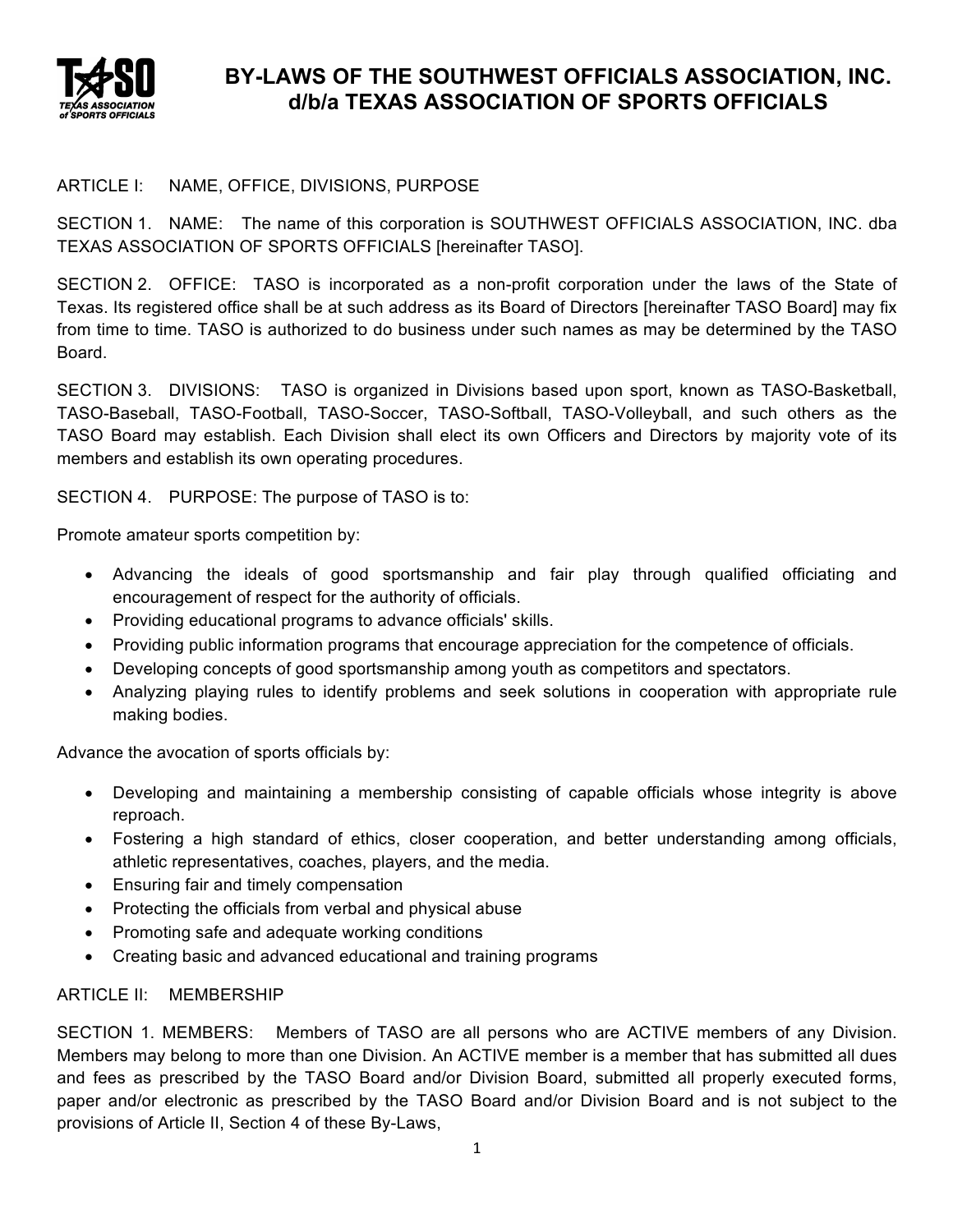Directors of TASO and Directors and Officers of each Division and chapter must at all times be ACTIVE members. Failure to meet this requirement will result in the office or position deemed "vacant".

Anyone assigned as an official, linesperson, chain crew member, clock operator, observer or any other official capacity to a junior high, middle school or high school game by a local TASO chapter must be a TASO ACTIVE member.

SECTION 2. ASSIGNMENT: Membership in TASO is not assignable to another person.

SECTION 3. VOTING: The management of TASO affairs is vested in the TASO Board and the members have no voting privileges. This provision shall not restrict the privilege of members to vote in their Division(s) officers and directors elections.

## SECTION 4. TERMINATION:

a. General: Membership in TASO, and any associated interests or rights, shall cease upon death, resignation, expulsion, or permanent inactivity.

b. Convictions: A conviction of the following crimes may automatically exclude any individual for TASO membership.

## TEXAS PENAL CODE

- Title 5 Section 19: Criminal Homicide
- Title 5 Section 20: Kidnapping, Unlawful Restraint AND Smuggling of Persons
- Title 5 Section 21: Sexual Offenses
- Title 5 Section 22: Sexual Assault
- Title 5 Section 22: Aggravated Assault
- Title 10 Section 49.07: Intoxication Assault
- Title 10 Section 49.08: Intoxication Manslaughter

## TEXAS HEALTH AND SAFETY CODE

- Title 6 Section 481.112: Manufacture or delivery of substance in Penalty Group 1
- Title 6 Section 481.1121: Manufacture or delivery of substance in Penalty Group 1-A
- Title 6 Section 481.1122: Manufacture or delivery of substance in Penalty Group 1 presence of child
- Title 6 Section 481.113: Manufacture or delivery of substance in Penalty Group 2 or 2-A
- Title 6 Section 481.114: Manufacture or delivery of substance in Penalty Group 3 or 4

Other felony or misdemeanor convictions may terminate membership as determined by the Membership Review Committee (MRC). New applicants shall not be considered for membership and existing members shall have their membership suspended until they have successfully completed all terms and conditions of a judicially imposed probation, sentencing, or parole or other supervision sentences for any felony and Class A and B misdemeanors. Class C misdemeanors will be reviewed on a case-by-case basis by the MRC. Chapters must report to the Executive Director if any member is or has been arrested or convicted of a felony or misdemeanor. The Executive Director shall refer cases involving felonies or misdemeanors to the Membership Review Committee.

c. Arrests: A member who is arrested or charged with any criminal charge greater than a fine only traffic violation must report that event to the chapter and the Executive Director within 72 hours of the arrest. The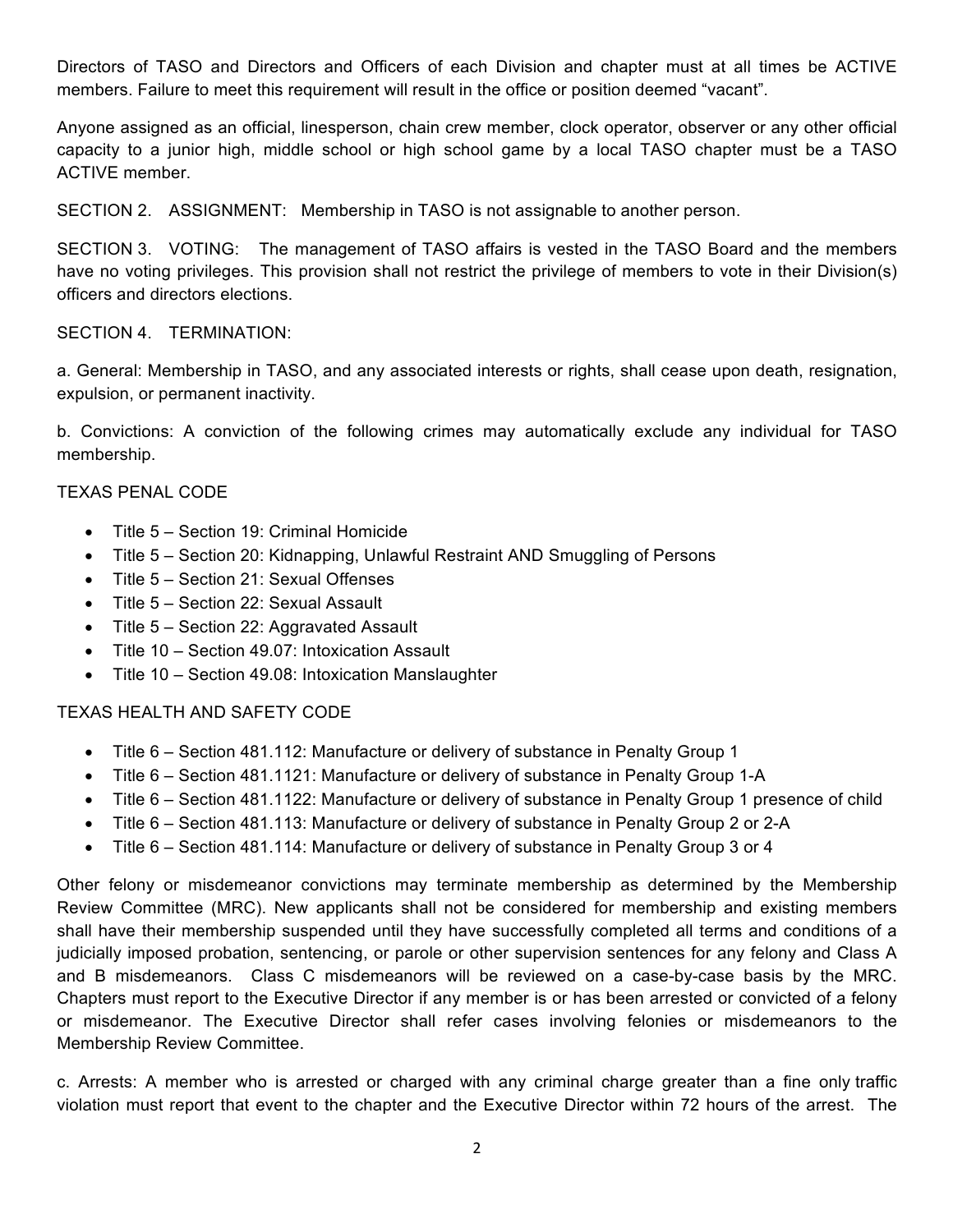member shall be suspended pending disposition of the charge for felonies and Class A and B misdemeanors while Class C misdemeanors will be reviewed by the MRC on a case-by-case basis

d. Membership Review Committee (MRC): Effective September 1, 2003 a Membership Review Committee (formerly known as the Disciplinary Appeals Committee) shall exist, consisting of at least five (5) TASO members, or former members, recommended by the Executive Director and approved by the TASO Board. In the first year, the term of one member shall be one (1) year; the term of two (2) members shall be two (2) years; and the term of the other two (2) members shall be three (3) years. Thereafter, each new member of the committee shall serve a three-year term. Effective May 17, 2014 this committee will be known as the Membership Review Committee. The TASO Executive Director may appoint a liaison to the MRC. The TASO Executive Director and the liaison are ex-officio members of the MRC.

On receiving notice of an arrest, charge or conviction, the Executive Director, or his/her designee, shall refer the case to the Membership Review Committee. The committee shall decide whether the conviction should result in termination of membership by deciding whether it is likely to impair the ability of the individual to effectively perform his or her officiating duties to such an extent that allowing the individual to continue as a TASO official is unreasonable. The committee may make decisions by majority vote. Members have the right to appeal decisions of the committee to the TASO Board.

If the individual under review and a committee member are from the same chapter the committee member must recuse his/her self from that particular case. The committee members must be from different chapters.

Cases involving deferred adjudication or probation shall be resolved by the Membership Review Committee on a case-by-case basis, taking into consideration the nature of the underlying offense involved. Federal convictions and criminal offenses that occurred in other states shall be resolved by the committee on a case by case basis. The TASO Board of Directors may establish guidelines for the Membership Review Committee.

e. Reporting: Members must report to chapters, which shall report to the Executive Director, on being convicted of any felony or misdemeanor as detailed in Article II, Section 4(b). The Executive Director shall report convictions for felonies or misdemeanors to the Membership Review Committee, which shall determine whether the conviction should result in termination of membership. A majority vote for termination is sufficient.

#### ARTICLE III: ADMINISTRATION

SECTION 1. OPERATION: TASO is governed by the TASO Board and an Executive Director. The TASO Board and Executive Director shall oversee the activities and finances of TASO and each Division.

SECTION 2. EXECUTIVE DIRECTOR: The Executive Director shall be employed and supervised by the TASO Board and shall perform such duties as may be assigned by the Board, not inconsistent with these bylaws. Those duties include but are not limited to:

Managing the work and personnel of the TASO office(s), including the authority to employ and to dismiss such personnel;

Attending meetings of members, Officers and Directors of TASO and the Divisions and, upon request, assisting in the planning of such meetings;

Maintaining TASO records, including minutes of all meetings, and serving as Secretary/Treasurer of TASO and its Divisions;

Establishing an annual budget for, and supervising the financial affairs of, TASO;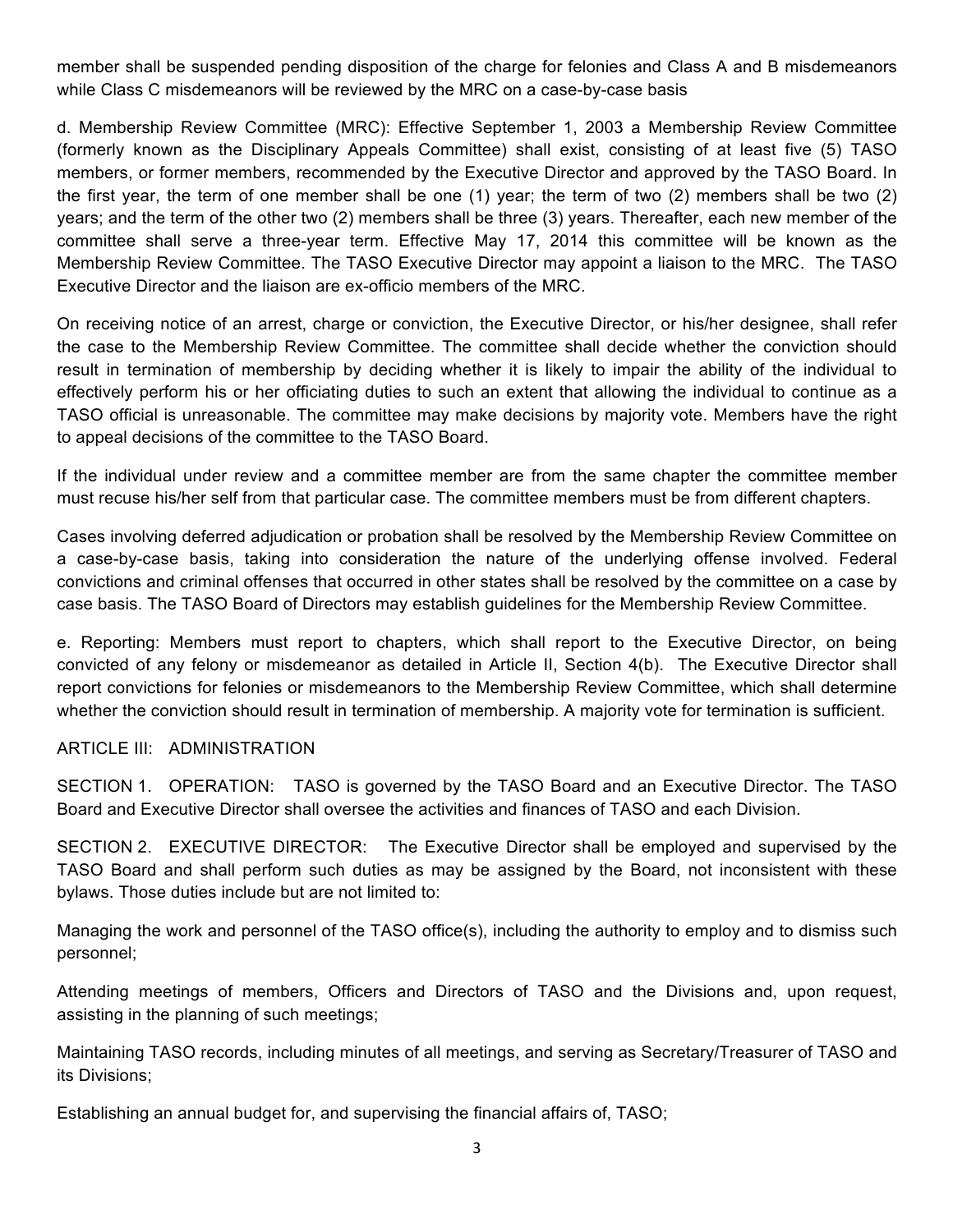Maintaining bank accounts for TASO at a bank(s) selected by the TASO Board;

Keeping accurate books of account concerning TASO's financial affairs and having same available at all times for inspection by the TASO Board and available for annual audit by such accountant(s) as the TASO Board shall designate;

Overseeing the planning and conducting of instructional clinics for TASO members to improve the quality of officiating in Intercollegiate and Interscholastic athletics.

If the Executive Director delegates duties involving the operation of TASO or any Division, he/she shall, in writing, notify the affected Division's Board of Directors of the name of the individual(s) to whom such delegation is made and its scope and duration.

The Executive Director shall serve at the pleasure of the TASO Board and shall receive such compensation as the TASO Board may approve.

## ARTICLE IV: DIRECTORS

SECTION 1. MEMBERSHIP: The TASO Board shall consist of not more than two persons per Division. No person may simultaneously hold more than one position as Director. Each Division President and President Elect (or Vice President absent a President Elect) shall be Directors, provided that if one person simultaneously holds more than one such office, he/she shall designate one office as his/her qualification to serve on the TASO Board, and any Division lacking two representatives on the TASO Board shall certify another member ("Alternate Director") to fill its vacancy. Alternate Directors shall serve until replaced by a person who is President, President Elect or Vice President of that Division. The Executive Director and Immediate Past Presidents of each Division shall serve as non-voting members of the TASO Board.

SECTION 2. EX-OFFICIO MEMBERS: The University Interscholastic League and The Texas Association of Private and Parochial Schools shall select two members to serve ex-officio on the TASO Board. The Executive Director and President of each Division shall select a member of that Division to serve as ex-officio TASO Board members. To be eligible to serve ex-officio, a Division member must be, and remain, a member in good standing of the Division. Each ex-officio TASO Board member shall serve for a term of one year or until a successor is designated. Except as to voting rights, ex-officio TASO Board members shall have all the rights and privileges of regular Directors.

SECTION 3. QUORUM: The Directors present at a TASO Board meeting shall constitute a quorum if at least one Director from each Division is present. A Director unable to attend a meeting may by written proxy designate a member of his/her Division to attend and vote at the meeting. Action taken is official if approved by a majority of the votes cast, unless otherwise prescribed in these bylaws. Votes per Division will be determined by each Division's total ACTIVE members as of the end of the Division's last completed sport year.

| Membership   | /otes                                                                              | Total |
|--------------|------------------------------------------------------------------------------------|-------|
| 2000 or less | 1 vote per division director                                                       | 2     |
| 2001 to 4000 | 1 vote per division director plus one<br>additional vote by the division president | 3     |
| 4001 to 6000 | 2 votes per division director                                                      | 4     |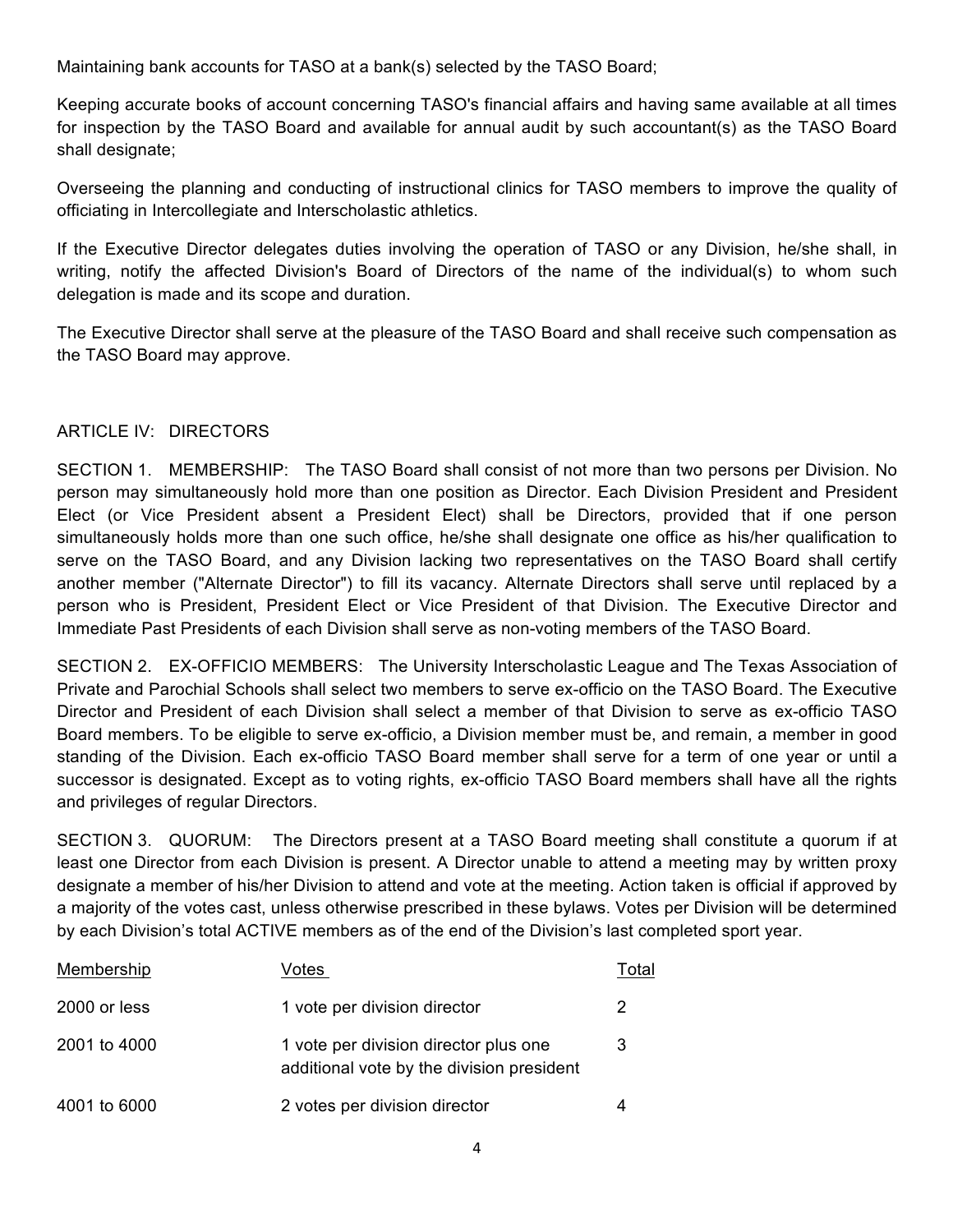SECTION 4. TERM: The term of office of each Director shall coincide with the term of office (President, President Elect or Vice President) that the Director holds in his or her respective Division.

SECTION 5. VACANCIES: Any vacancy on the TASO Board shall be filled by a successor chosen by the process outlined in the Operating Procedures of that Division.

SECTION 6. POWERS: Subject to these bylaws, the TASO Board shall oversee the general operations of TASO. It is authorized, within the limitations imposed by law, to do all things necessary to further the purposes and to serve the best interests of TASO.

SECTION 7. MEETINGS: The Executive Director or Chair of the TASO Board shall schedule regular and special TASO Board meetings at such place and times as he/she shall deem appropriate. Any Director may petition the Executive Director or Chair to call a meeting; the Executive Director or Chair shall determine if the petition is granted. Notice of such meetings shall be provided at least 15 days in advance, unless an "Emergency Meeting" is declared by the Executive Director or TASO Board Chair.

The TASO Board, or any of its committees, may hold a meeting by telephone conference call or by e-mail communication. Minutes of such meeting shall be recorded, and any action taken by vote shall reflect that it was done in a telephone meeting at which all participants could simultaneously hear each other or shall reflect that it was done via e-mail and record the participants. Any action taken in a meeting held via telephone conference shall be reported by the Chair at the next regular TASO Board meeting. The minutes of a meeting held via e-mail communication shall consist of a hard copy print out of the e-mail transmissions on the subject of the meeting and shall be reported by the Chair at the next regular TASO Board meeting.

SECTION 8. COMPENSATION OF DIRECTORS AND OFFICERS: No TASO member shall receive any remuneration for any act or services done as a Director, Officer or otherwise for or on behalf of TASO. This provision shall not exclude reimbursement for reasonable expenses incurred in performing the business of TASO.

## ARTICLE V: OFFICERS

SECTION 1. GENERAL: TASO Officers shall be a Chair, Vice Chair, Secretary/ Treasurer, and one or more assistant secretaries and treasurers. The same person shall not hold the offices of Chair and Secretary, but one person may hold any two other offices.

SECTION 2. APPOINTMENT: The Chair and Vice Chair, who shall serve for one year beginning on January 1, shall be the Division Presidents or their designees. Effective January 1, 2003, the Chair is the President of TASO-Baseball; thereafter the rotation is: TASO-Soccer, TASO-Basketball, TASO-Volleyball, TASO-Football, and TASO-Softball. The Division President next in order to serve as Chair shall serve as Vice Chair. The Chair and Vice Chair must be serving as Director at the time of their appointment to office and continue to do so during their term as Officers.

The Executive Director shall serve as Secretary/Treasurer.

When accepted into TASO, additional Divisions shall be placed in the rotation order only after having been a member of TASO for four years.

SECTION 3. VACANCIES: Any vacancy occurring among the Officers shall be filled by the TASO Board with an individual from the same Division, who shall serve for the unexpired term of his or her predecessor in office.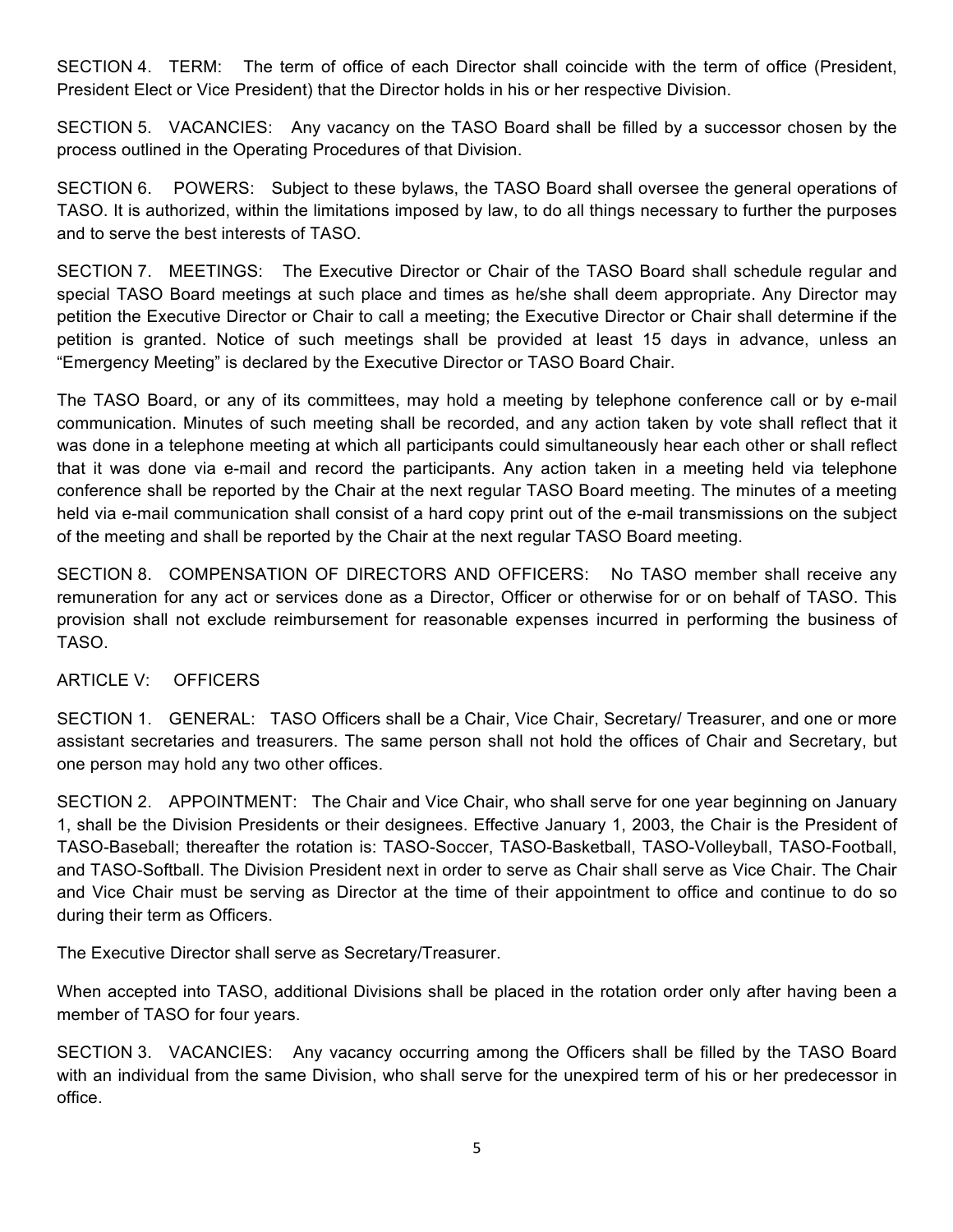SECTION 4. REMOVAL: Any Officer may be removed by majority vote of the TASO Board if in its judgment the best interest of TASO will be served thereby.

SECTION 5. DUTIES: The duties of the Officers shall be as follows:

CHAIR: The Chair shall preside at all meetings of TASO and the TASO Board, manage the affairs of TASO while the TASO Board is not sitting, be responsible for the proper execution of all orders and resolutions of the TASO Board, and perform all duties usually incident to such office or which may be required by the TASO Board, or by other provisions of these bylaws.

VICE CHAIR: The Vice Chair shall perform all duties of the Chair if the Chair is absent and all duties usually incident to the office of Vice Chair or which may be required by the Chair, the TASO Board, or other provisions of these bylaws.

SECRETARY: The Secretary shall issue notice of all meetings of TASO and of the TASO Board, record and maintain all minutes of meetings, have custody of the corporate seal and the membership roster of TASO, which shall be available to the members, and perform such other duties as are usually incident to the office or which may be required by the Chair, the TASO Board, or other provisions of these bylaws.

TREASURER: The Treasurer shall have custody of all monies of TASO and shall deposit them in a bank designated by the TASO Board; have the right, together with such other Officer(s) designated by the TASO Board, to sign all checks, drafts, notes or orders for the payment of money; keep accurate accounts of TASO finances, which shall be open for examination by the Directors at any reasonable time; render at stated periods as the TASO Board shall determine a written account of the finances of TASO; cause to be prepared such returns as may be required by Federal, State or local authorities; and perform the usual duties incident to the office or which may be required by the Chair, the TASO Board, or other provision of these bylaws.

## ARTICLE VI: DUES

The TASO Board shall set a Base Dues level for the TASO Divisions which shall be reviewed annually. Starting with the 2017-18 school year, the Base Dues for renewing members shall be \$65.00. The Base Dues for new and auxiliary members shall be \$40.00. A late fee of \$25.00 may be charged to individuals who were members in the previous year and pay dues after the deadline. Each division shall determine the annual dues for their Division which will be no less than the Base amount and no more than \$30.00 above the Base Dues level, not including a late fee, without the approval of the TASO Board.

## ARTICLE VII: PROPERTY RIGHTS

No TASO member, Director, Officer, or employee shall have any right, title or interest in or to any property owned by TASO or used by it in connection with the performance of its functions, nor in or to any income or other funds received by it; and no part of the net earnings of TASO shall inure to the benefit of any member.

ARTICLE VIII. DIVISIONS

## SECTION 1. GEOGRAPHICAL DISTRICTS AND CHAPTERS

In this article, "Division Board" refers to the Board of Directors of each TASO Division.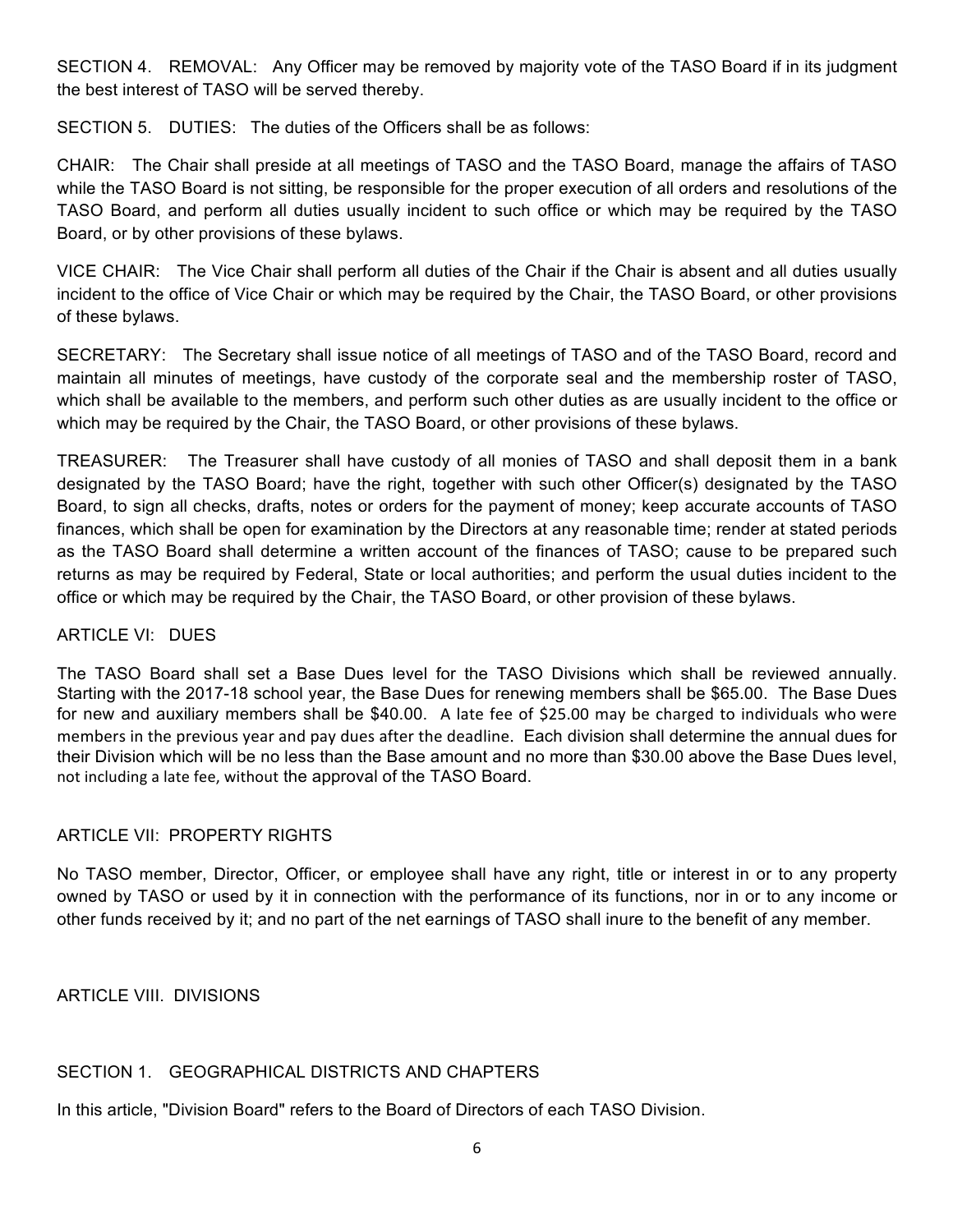DISTRICTS: Each Division shall be divided into geographical districts as determined by the Division Board.

CHAPTERS: Each geographical district may be divided into chapters. Upon approval of the Division Board, a chapter may be formed in any area in which the number of TASO members designated by the Division Board meets to discuss rules. The Division Board shall establish minimum criteria for approving new chapters, including submission of a list of members and bylaws. Only one chapter may be established in any county unless authorized by the Division Board.

SINGLE-CHAPTER DISTRICTS: Each Division Board shall determine the number of members required in a chapter to qualify for a single-chapter district. A chapter with the specified number of members as of the last day of the Division's Membership year. for two consecutive years may apply to the Division Board for standing as a single-chapter district.

The Division Board at its annual meeting shall review the membership status of each single chapter district. If a district has a membership of less than the number prescribed by the Division Board for two consecutive years, it shall lose its status as a single chapter district and return to its former geographical district.

# SECTION 2: DIVISION BOARDS OF DIRECTORS AND OFFICERS

## BOARD OF DIRECTORS:

a. Composition. Each division board shall include a President, President-elect (as applicable), Vice President, Immediate Past President, the Executive Director of TASO or his/her designee, District Directors and ex-officio, nonvoting members chosen by the Division Board.

Ex-officio members may include a representative from the University Interscholastic League and the respective Coaches' Association, and individuals appointed by the President with the approval of the Division Board.

b. Eligibility: Each voting member, elected or appointed, of the Division Board must be an ACTIVE member of his/her Division.

c. Powers: The Division Board shall be the governing body of the Division, responsible for administering the operations of the Division, subject to the bylaws, procedures and directives of TASO.

d. Indemnification: To the extent permitted by the laws of the State of Texas, TASO shall indemnify present and former Division Directors and Officers for attorney fees, court costs, and damages incurred with respect to ordinary acts performed or decisions made in good faith, but not for acts or decisions involving gross negligence or wanton or willful conduct or committed in conscious disregard of the bylaws of TASO, TASO Divisions or chapters, or any applicable law or statute.

## DIRECTORS:

a. Election. One (1) Director shall be elected from each district by a plurality vote of eligible members. When single-chapter districts are formed, the District Director shall fulfill the duties of both districts until a Director from the newly formed district is elected. If a district does not elect a Director, the Division Board shall appoint a Director from that district to serve the specified term of office.

b. Term of Office. Each Director shall hold office for two (2) years. Directors from even numbered districts shall be elected in even-numbered years; directors from odd numbered districts shall be elected in oddnumbered years; directors of single-chapter districts shall serve a term of one or two years, depending upon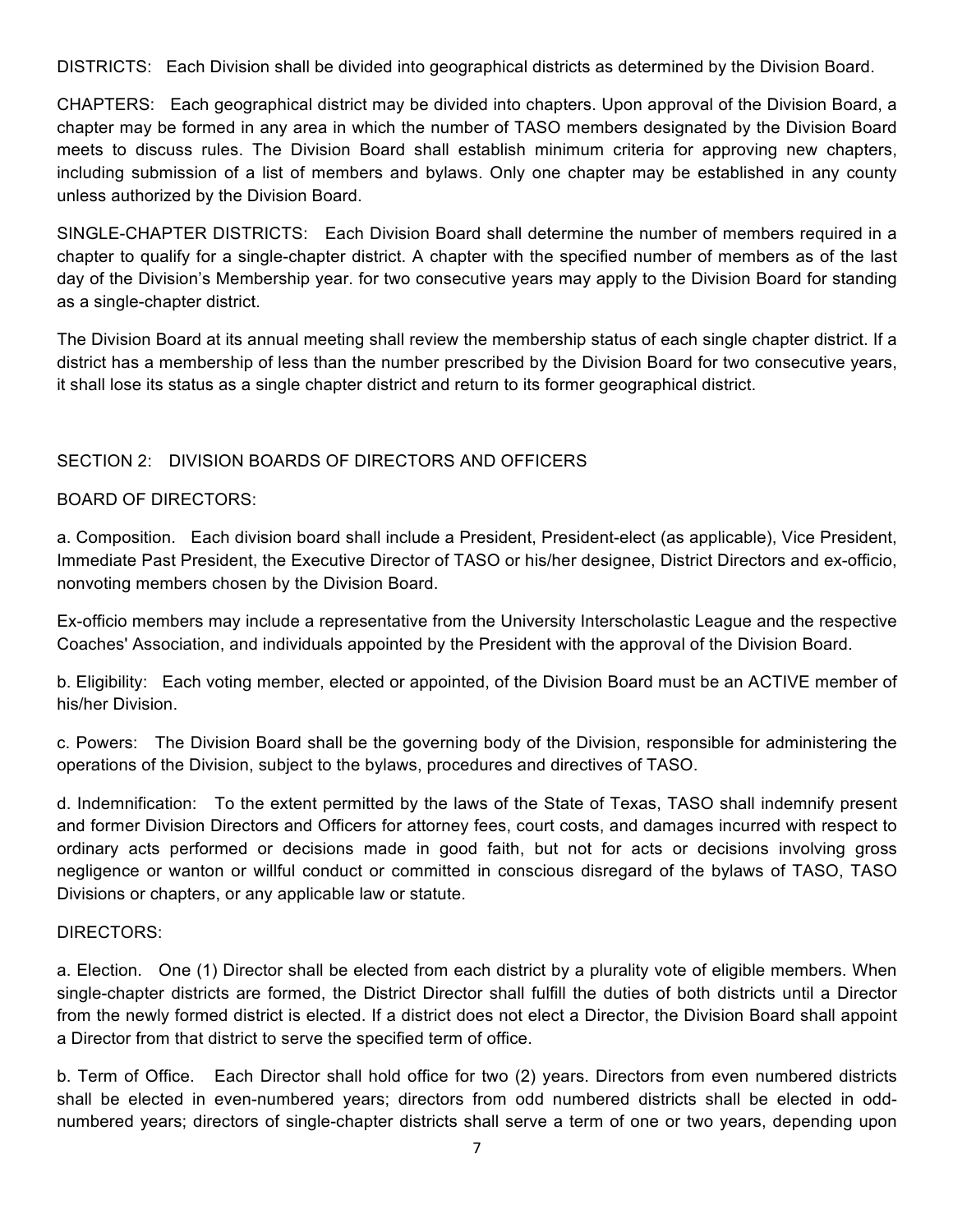the term remaining at the time of their election. A District Director may be elected to a two-year term, not to exceed four consecutive terms; however, after being out of office for a period of one term, he/she may be reelected. A TASO Division may limit the number of consecutive terms of a Director to two (2) or three (3).

c. Vacancy. If a vacancy occurs in the office of a District Director it shall be filled by majority vote of the remaining Division Directors, with the appointed Director being a member residing in the district in which such vacancy occurs.

d. Removal. If a Director shall miss, without just cause, more than one regularly scheduled meeting of the Division Board, or shall fail to carry out his/her assigned duties, he/she shall be removed from office and the office declared vacant.

e. Recall. A Director may be recalled by a majority vote of the Division Board at a regular or called meeting, with the Director whose recall is requested ineligible to vote.

A Director may be recalled by a two-thirds vote of the membership voting in a recall election. A request for a recall election must be filed with the TASO State Office and approved by the Division Board, which approval shall not be wrongfully withheld. A thirty-day notice is required before a vote of the membership is taken.

f. Duties. Directors shall act in an advisory capacity to the TASO Officers and Executive Director. The Director representing a geographical or single-chapter district shall be responsible for promoting regular meetings of officials to discuss rules in the district, and shall act as liaison between the Division Board and the chapter(s) the Director represents.

# OFFICERS:

a. Offices. The offices of each Division shall be a President, Immediate Past President, Vice President and the TASO Executive Director (or his/her designee). A Division may have a President-Elect if so provided in that Division's Operating Procedures.

b. Election. The Division Board of Directors shall specify in their Operating Procedures the process and timelines for electing Division officers. A division-wide election for officers must be conducted biennia at a minimum.

c. Eligibility. Each Division shall establish eligibility requirements for each office in their Operating Procedures.

d. Vacancies. Any Division office vacancies will be filled as outlined in the Division Operating Procedures.

e. Recall. An Officer may be recalled by a majority vote of the Division Board at a regular or called meeting, with the Officer whose recall is requested ineligible to vote.

An Officer may be recalled by a two-thirds vote of the membership voting in a recall election. A request for a recall election must be filed with the TASO State Office and approved by the Division Board, which approval shall not be wrongfully withheld. A thirty-day notice is required before a vote of the membership is taken

# f. Duties.

President: The President shall preside at all meetings of the Division and the Division Board; appoint committees as needed and act as liaison between the Division, TASO and other TASO divisions; conduct all negotiations on behalf of the District with the Executive Director or his/her designee; and further the policies adopted by the District.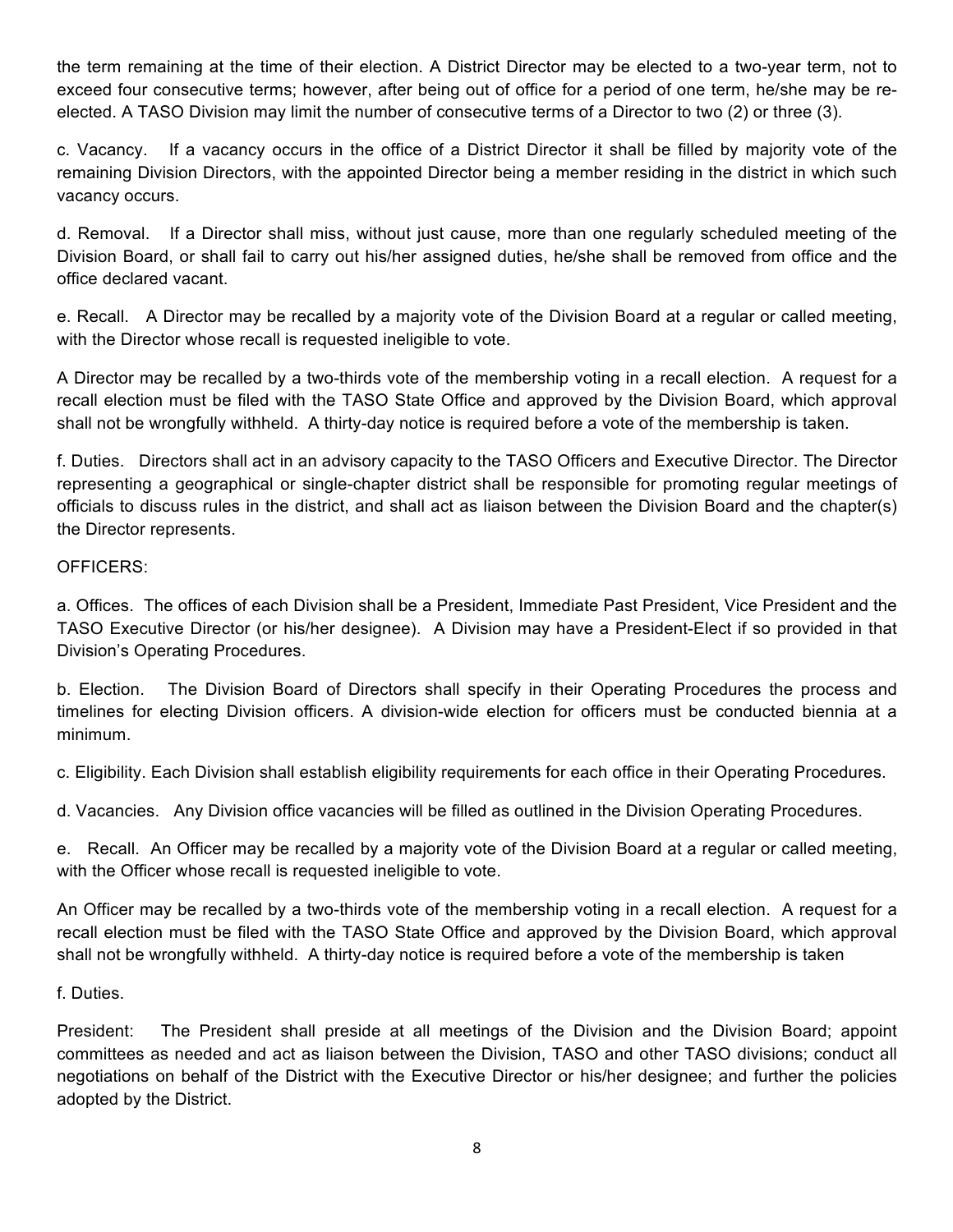President-elect or Vice President: In the absence or disqualification of the President, the President-elect, if the Division has a President-Elect, or if not the Vice President shall assume the responsibilities of the President.

Immediate Past President: The Immediate Past President shall act in an advisory role to the President and the Division Board and perform such duties as may be prescribed by the President and the Division Board.

## SECTION 3: MEMBERSHIP

ELIGIBILITY: Every official in the respective Division sport whose new, or renewal (Regular and Auxiliary) application is approved by the Division Board shall be admitted to membership. An applicant must be at least 16 years of age at the time the application is submitted, however each Division may increase the minimum age to 17 or 18 by so providing in their Operating Procedures. TASO membership may be rejected by the Division Board for any reason except the applicant's race, creed, ethnicity, sex, sexual orientation or any other legally protected status. The TASO Board may reject a new, or renewal application from all TASO Divisions if they believe this action to be in the best interest of TASO.

APPLICATION: Application for membership may be made in a manner prescribed by the Executive Director. Current dues and an application fee as set by the Division Board must accompany each application. Each applicant must pass an examination on the rules and mechanics of the respective Division with a minimum grade established by the Division Board.

Applicants may be ineligible if they have ever been convicted of a felony specified in article II, section 4, paragraph b whether convictions for felonies or misdemeanors shall disqualify an applicant from membership shall be determined by the Membership Review Committee (see article II, section 4). On receipt of a notification of a conviction for a felony or a misdemeanor, the Executive Director will forward it to the Membership Review Committee. Using the standards specified in article II, section 4, paragraph b, the committee shall determine whether the application shall be approved or denied.

CLASSIFICATION: Members shall be classified according to the requirements established by the Division Board. The TASO or Division Board may change any member's classification if, in its opinion, such change is in the best interest of the Division.

PRIVILEGES: All ACTIVE members have voting privileges in electing officers of the Division(s) of which they are a member and the District Director of such Divisions, a member with multiple district memberships may vote in their home chapter district only.

DISCIPLINARY ACTION: Members who violate the Bylaws, Code of Ethics, Operating Procedures, or Policies of TASO or a Division, or falsify information on a new or renewal application for membership, shall, after due notice, be assessed penalties ranging from private reprimand to expulsion, and may include fine, probation, suspension, reduction of any classification, or any combination of the above deemed appropriate by the decision-making body. The formal process shall be contained in the TASO Policies and Procedures for Ethical Complaints and Other Violations.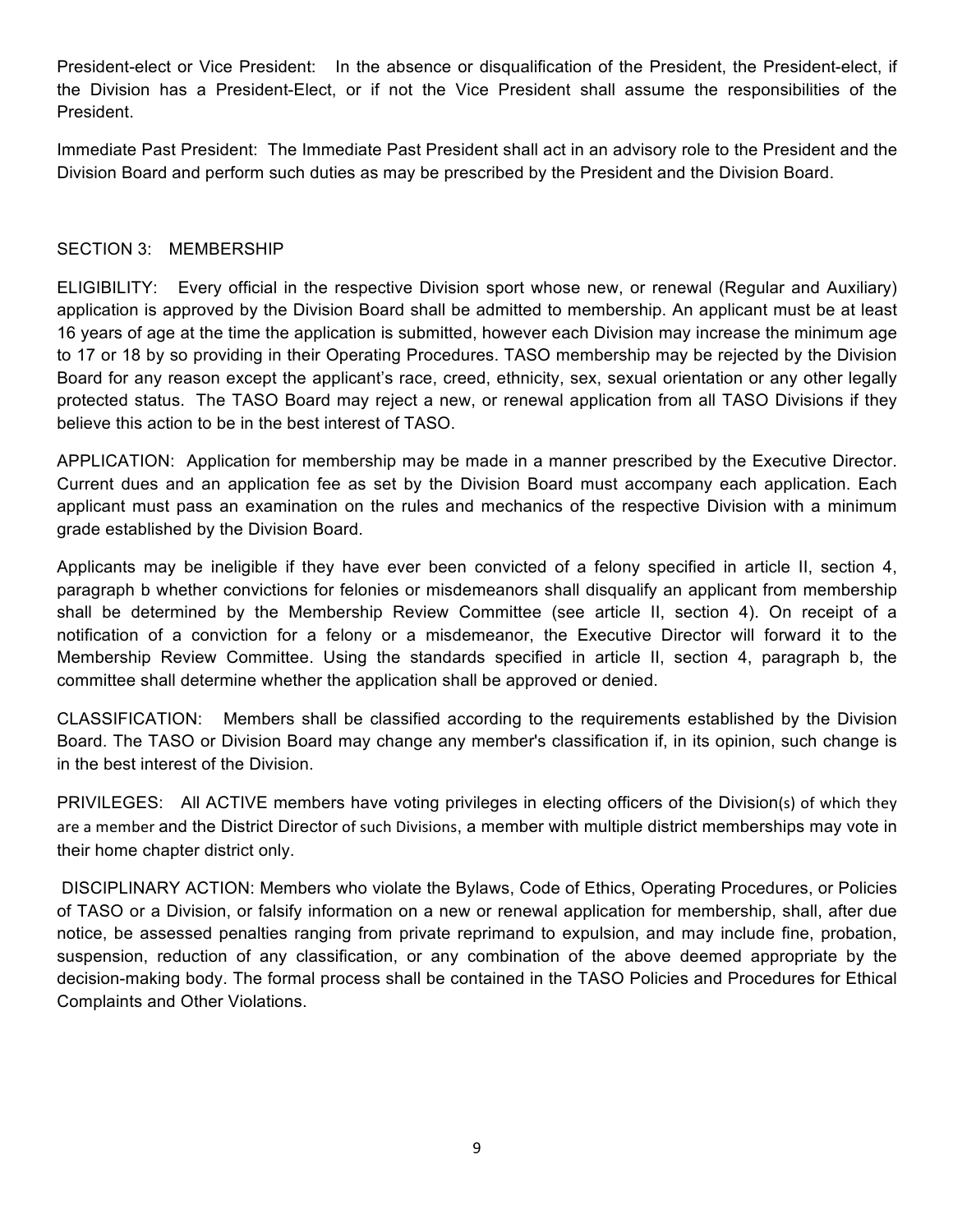#### SECTION 4: MEMBERSHIP YEAR AND DUES

The membership year shall be determined by the Division Board. Annual membership dues shall be determined and paid in accordance with procedures established by the Division Board and Article VI of these by-laws. After the beginning of the membership year, an expired membership may be reinstated by the payment of all dues, assessments, late fees, and the filing of all reports as determined by the Division Board.

Late fees only apply to members that were members the previous year.

#### SECTION 5: UNIFORMS

The Division Board shall prescribe the uniform for members. Members must wear it when officiating in any game unless an exception is granted by the Division Board.

## SECTION 6: OFFICIATING FEES AND TRAVEL ALLOWANCES

Charges for services and travel expenses involved in officiating any game or match shall be as recommended by the University Interscholastic League and the Texas Association of Private and Parochial Schools for their respective member schools. Games or match fees and travel expenses for schools not affiliated with the UIL or TAPPS may be negotiated between the TASO chapter and the school

#### SECTION 7: MEETINGS

STATE: An annual meeting of each Division should be held at such time and place as the Division Board shall determine.

CHAPTER: Meetings of local chapters to discuss rules, mechanics and the business of TASO and the Division shall be held prior to and during the respective sport's season.

BOARD OF DIRECTORS: The Division Board shall hold at least one (1) meeting per year prior to the Annual State Meeting. Special meetings shall be called by the President when requested to do so by a majority of the Board.

QUORUM: A majority of the Division Board at a called meeting shall constitute a quorum.

The Division Board, or any of its committees, may hold a meeting by telephone conference call or by e-mail communication. Minutes of such meeting shall be recorded, and any action taken by vote shall reflect that it was done in a telephone meeting at which all participants could simultaneously hear each other or shall reflect that it was done via e-mail and record the participants. Any action taken in a meeting held via telephone conference shall be reported by the President at the next regular Division Board meeting. The minutes of a meeting held via e-mail communication shall consist of a hard copy print out of the e-mail transmissions on the subject of the meeting and shall be reported by the President at the next regular Division Board meeting.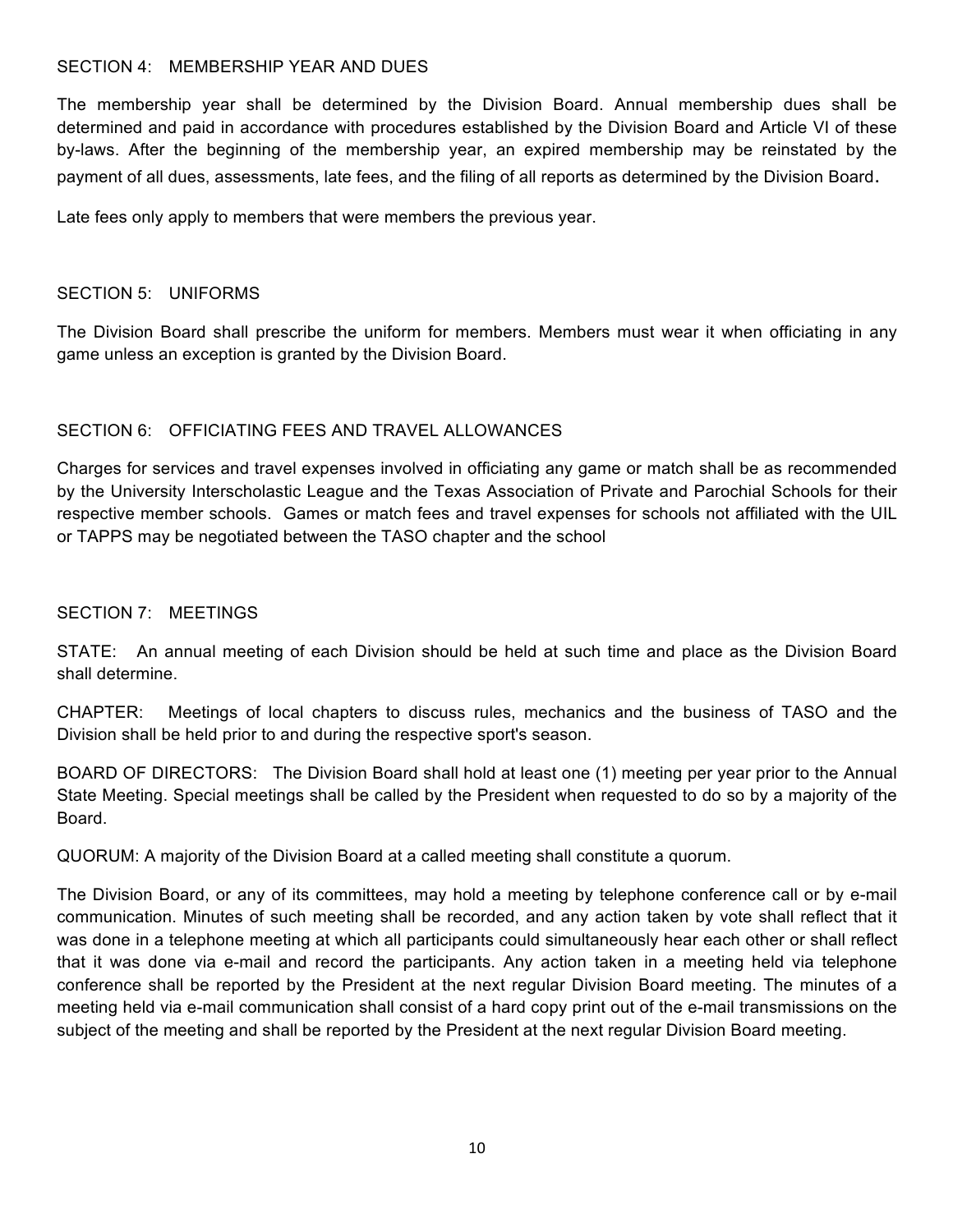ORDER OF BUSINESS: The suggested order of business at all meetings shall include:

- 1. Roll Call
- 2. Reading of Minutes of Previous Meeting
- 3. Reports of Officers
- 4. Unfinished Business
- 5. New Business
- 6. Election of Officers, if appropriate

Robert's Rules of Order will generally prevail.

## SECTION 8: ADMINISTRATIVE

Communications from the Executive Director or his/her designee must be answered promptly with a return of information requested or statement of reasons why such information must be delayed or withheld.

All Chapters must have a copy of their bylaws on file in the TASO office. Chapters shall have a copy of a current monthly chapter financial report, including back statements, on file at the chapter level and make it available to the chapter's Board of Directors and Active Members. A Division may require Chapters to submit their chapter financial reports to the TASO Division Board.

Notices required by these bylaws or Division procedures may be delivered by any reasonable means, addressed to the member or Director at his/her last address as shall appear in the records.

Each Division shall prepare operating procedures to govern their Division.

If any instrument, procedure, policy, etc. of a Division refers to any previous name of the Division, it shall be construed to refer to the current name of the Division.

#### SECTION 9: COMMITTEES

The Division Board shall establish standing committees as needed to conduct the business of the Division. The President shall appoint committee members. The President may appoint other committees as may be necessary to further the purposes of the Division.

# ARTICLE IX: AMENDMENTS

Only the TASO Board may amend TASO bylaws. A two-thirds (2/3) majority vote of the votes cast by the Divisions represented at any TASO Board meeting is required for a proposed amendment to be approved. Notice of the proposal must be included in the notice of the meeting. A TASO member who wishes to propose a bylaw amendment may submit it to a member of a Division Board, which shall determine whether to propose it to the TASO Board, or to the Executive Director or a TASO Director. Proposed bylaw amendments cannot be acted upon unless they are submitted to the TASO Board at least thirty (30) days before the meeting at which the vote is to be taken.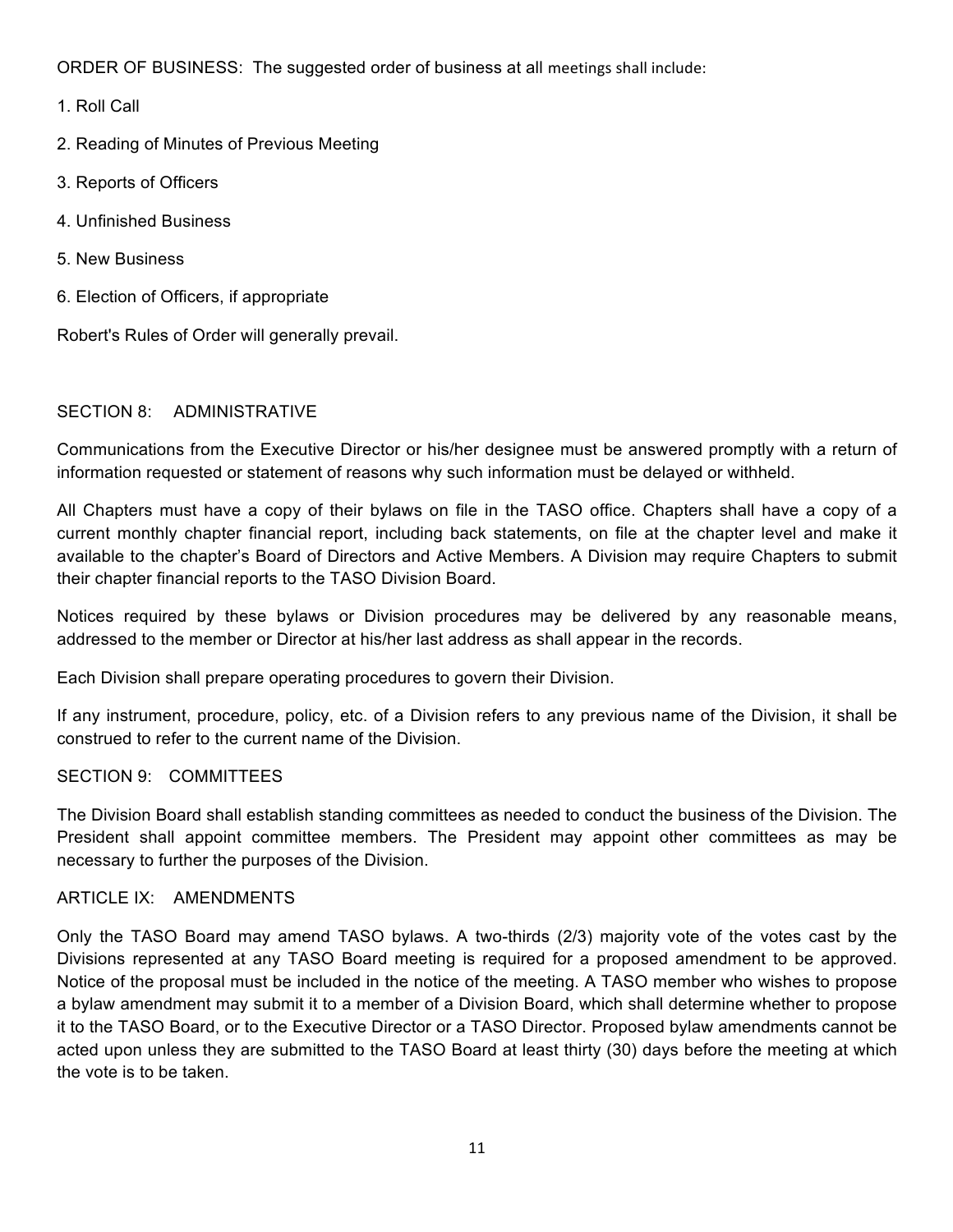ARTICLE X: SEAL

TASO may have a corporate seal, which shall bear its name.

## ARTICLE XI: MISCELLANEOUS

SECTION 1. Notices required by these bylaws may be delivered by any reasonable means, including e-mail or USPS. When using e-mail, they shall be deemed delivered once sent unless an "undelivered" noticed is received. When using USPS, they shall be deemed delivered when deposited in the U.S. Mail with postage prepaid. Notices shall be addressed to the recipient at his/her address as recorded in the TASO Database.

SECTION 2. If there is a conflict between any provision of these bylaws, or operating ethics or policies and procedures adopted by TASO, and any provision of the Divisions' operating procedures, the former shall prevail.

SECTION 3. Any instrument which refers to the Southwest Officials Association (SOA), the Southwest Basketball Officials Association (SBOA), the Southwest Baseball Umpires Association (SBUA), the Southwest Football Official Association (SFOA), the Southwest Soccer Officials Association, (SSOA), Southwest Softball Umpire Association (SSUA), or the Southwest Volleyball Official Association (SVOA)shall be construed as referring to TASO, TASO-Basketball, TASO-Baseball, TASO-Football, TASO-Soccer, TASO-Softball, and TASO-Volleyball as appropriate.

SECTION 4. Membership in the SOA or any of its Divisions or predecessor organizations shall be considered as membership in TASO and the appropriate membership Division.

## ARTICLE XII: DISSOLUTION ALLOCATION

In the event that the TASO Board votes to dissolve TASO, ownership of its assets and accounts shall vest to its then existing membership Divisions as defined in Article 1, Section 3 herein, the assets of TASO shall be divided amongst its member Divisions as follows:

a. Any money carried over by a Division from its prior budget year shall be deemed to belong to that Division and will not be pooled for allocation purposes. If a Division has a negative carry over, their share of the remaining money described in c. below will be reduced by the amount of their negative carry over.

b. Any remaining money shall then be utilized to pay off in full all liabilities of TASO. At the time the TASO Board votes to dissolve TASO, its Treasurer shall review the current balance sheet of TASO and determine what amount should be maintained in an escrow account and for what period of time to assure that all liabilities are satisfied.

c. All remaining money shall then be vested in the membership Divisions in proportion to the number of active members of each division counted on the day that is 30 days prior to the vote to dissolve TASO.

d. All real and/or personal property of TASO shall be liquidated by sale and the proceeds therefrom shall be vested in the membership Divisions according to the above formula.